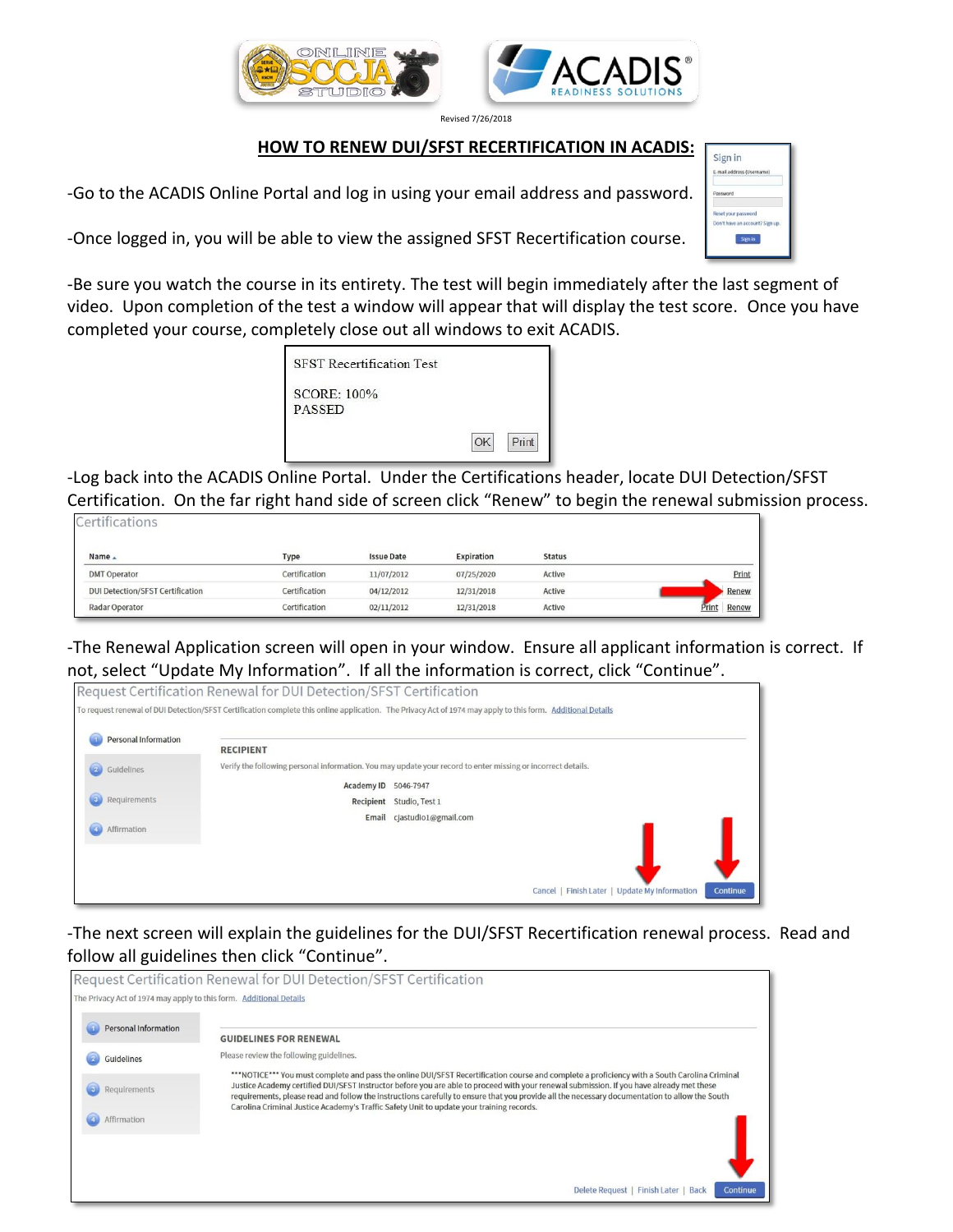-The next screen will list the requirements for the DUI/SFST Recertification renewal process. Click on "Update" for the document requirement.

| <b>Personal Information</b> | <b>REQUIREMENTS</b>                                                                                                                                                      |                 |                       |               |        |
|-----------------------------|--------------------------------------------------------------------------------------------------------------------------------------------------------------------------|-----------------|-----------------------|---------------|--------|
| Guidelines                  | Please acknowledge the fulfillment of the following requirements. To acknowledge or document the fulfillment of a requirement, click the<br>corresponding "Update" link. |                 |                       |               |        |
|                             | Requirement                                                                                                                                                              | Type            | <b>Fulfilled Date</b> | <b>Status</b> |        |
| Requirements                | Completed Proficiency Form                                                                                                                                               | Document        |                       | Unfulfilled   | Update |
| Affirmation                 | Online DUI/SFST Recertification                                                                                                                                          | <b>Training</b> |                       | Unfulfilled   | Update |
|                             |                                                                                                                                                                          |                 |                       |               |        |
|                             |                                                                                                                                                                          |                 |                       |               |        |

-The Document screen will pop up. Scroll down to the Documentation of Fulfillment section and click on "Provide other clarifying comments" to open up the comments box. In the "comments" box, you **MUST** include the SFST Instructor's name and date the proficiency was submitted online. Next, scroll down and under the Fulfillment section, choose "Request waiver", then click on "Save".

| Document<br>REQUIREMENT<br>Completed Proficiency Form @ Instructions<br>DOCUMENTATION OF FULFILLMENT<br>Attach or upload documents as necessary to fulfill the requirement. Additional options are listed below.<br>Upload a document   Provide other clarifying comments | <b>Change Clarifying Comments</b><br><b>Clarifying Comments</b><br>Proficiency Form on 8-3-2018 by Hal Volin ID# 2811-8980<br>155 of 2000 characters allowed.                                                                                                                                                                                                                                         |
|---------------------------------------------------------------------------------------------------------------------------------------------------------------------------------------------------------------------------------------------------------------------------|-------------------------------------------------------------------------------------------------------------------------------------------------------------------------------------------------------------------------------------------------------------------------------------------------------------------------------------------------------------------------------------------------------|
| <b>FULFILLMENT</b><br>I want to finish later<br>○ The requirement has been met or exceeded (requires information above)<br>Request waiver (requires clarifying comments above)<br>Save<br>* Required Information<br>Cancel                                                | Document<br><b>REQUIREMENT</b><br>Completed Proficiency Form @ Instructions<br><b>ILLMENT</b><br><b>DOCUMENTATION OF FULL</b><br>Attach or upload documents as<br>cessary to fulfill the requirement. Additional options are listed below.<br><b>Clarifying Comments</b><br>Proficiency Form on 8-3-2018 by Hal Volin ID# 2811-8980 (change)<br>Upload a document   Provide other clarifying comments |
|                                                                                                                                                                                                                                                                           | <b>FULFILLMENT</b><br>O I wa<br><b>Inish later</b><br>○ The requirement has been met or exceeded (requires information above)<br>Request waiver (requires clarifying comments above)<br>* Required Information<br>Cancel<br>Save                                                                                                                                                                      |

-This will take you back to the requirements page. The status of the document requirement should now say "Fulfilled". Now, click on "Update" for the training requirement.

| <b>Personal Information</b> | <b>REQUIREMENTS</b>                                                                                                                                                      |          |                              |               |        |
|-----------------------------|--------------------------------------------------------------------------------------------------------------------------------------------------------------------------|----------|------------------------------|---------------|--------|
| $\mathbb{Z}$<br>Guidelines  | Please acknowledge the fulfillment of the following requirements. To acknowledge or document the fulfillment of a requirement, click the<br>corresponding "Update" link. |          |                              |               |        |
|                             | Requirement                                                                                                                                                              | Type     | <b>Fulfilled Date</b>        | <b>Status</b> |        |
| Requirements                | <b>Completed Proficiency Form</b>                                                                                                                                        | Document | 07/25/2018 by Studio, Test 1 | Fulfilled     | Update |
| Affirmation                 | Online DUI/SFST Recertification                                                                                                                                          | Training |                              | Unfulfilled   | Update |
|                             |                                                                                                                                                                          |          |                              |               |        |
|                             |                                                                                                                                                                          |          |                              |               |        |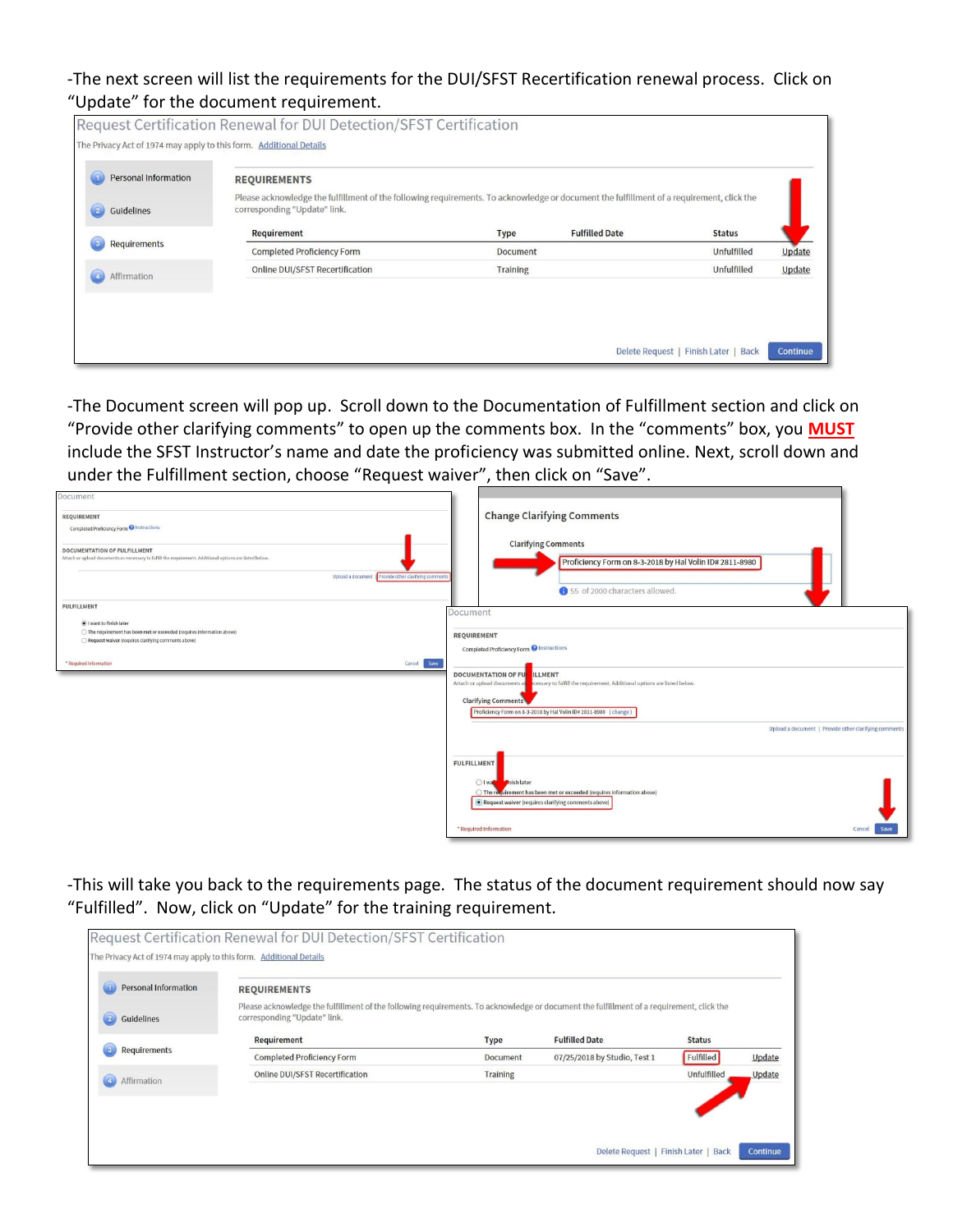-The Training screen will pop up in a small window. Scroll to the Current Period section and check the box of the completed DUI/SFST – Recert training. Next, scroll down and under the Fulfillment section, choose "The requirement has been met or exceeded", then click on "Save".

| Training                                                                                                                                |            |            |         |       |                             |                                                       |
|-----------------------------------------------------------------------------------------------------------------------------------------|------------|------------|---------|-------|-----------------------------|-------------------------------------------------------|
| <b>REQUIREMENT</b>                                                                                                                      |            |            |         |       |                             |                                                       |
| Online DUI/SFST Recertification @ Instructions                                                                                          |            |            |         |       |                             |                                                       |
| <b>DOCUMENTATION OF FULFILLMENT</b><br>Select one or more events below to fulfill the requirement. Additional options are listed below. |            |            |         |       |                             |                                                       |
| <b>Training</b>                                                                                                                         |            |            |         |       |                             |                                                       |
| □ Upcoming, Ongoing, & Unconfirmed                                                                                                      |            |            |         |       |                             | Training for Period: 23h 30m                          |
| □ Current Period to Date (01/01/2018 - 07/25/2018)                                                                                      |            |            |         |       |                             | <b>Training for Period: 5h 0m</b>                     |
| Training                                                                                                                                | Start      | End        | Grade   | Hours | <b>Training Category</b>    | <b>Student Status</b>                                 |
| DUI/SFST - Recert - SFST Recertification (18-1)                                                                                         | 07/25/2018 | 07/25/2018 | 100.00% | 3h 0m | <b>Mandatory Retraining</b> | Completed - Passed                                    |
| DMT - Operator Recert - DataMaster DMT<br>Recertification (16)                                                                          | 04/24/2018 | 07/25/2018 | 100.00% | 2h 0m |                             | Completed - Passed                                    |
| 田 Previous Period (01/01/2017 - 12/31/2017)                                                                                             |            |            |         |       |                             | <b>Training for Period: 2h 30m</b>                    |
| Other Periods (through 12/31/2016)<br>⊞                                                                                                 |            |            |         |       |                             | <b>Training for Period: 49h 0m</b>                    |
| A grade of ## indicates that the weights for this class are not valid and grades cannot be calculated.                                  |            |            |         |       |                             |                                                       |
|                                                                                                                                         |            |            |         |       |                             | Upload a document   Provide other clarifying comments |
| <b>ILFILLMENT</b>                                                                                                                       |            |            |         |       |                             |                                                       |
|                                                                                                                                         |            |            |         |       |                             |                                                       |
| $\bigcap$ I want to finish later<br>• The requirement has been met or exceeded (requires information above)                             |            |            |         |       |                             |                                                       |
| Request waiver (requires clarifying comments above)                                                                                     |            |            |         |       |                             |                                                       |
|                                                                                                                                         |            |            |         |       |                             |                                                       |
| * Required Information                                                                                                                  |            |            |         |       |                             | Save<br>Cancel                                        |

The requirements page should now show that both renewal requirements (Document and Training) have been fulfilled. Click "Continue".

| Personal Information | <b>REQUIREMENTS</b>                                                                                                                                                      |          |                              |               |     |
|----------------------|--------------------------------------------------------------------------------------------------------------------------------------------------------------------------|----------|------------------------------|---------------|-----|
| Guidelines           | Please acknowledge the fulfillment of the following requirements. To acknowledge or document the fulfillment of a requirement, click the<br>corresponding "Update" link. |          |                              |               |     |
|                      | Requirement                                                                                                                                                              | Type     | <b>Fulfilled Date</b>        | <b>Status</b> |     |
| Requirements         | Completed Proficiency Form                                                                                                                                               | Document | 07/25/2018 by Studio, Test 1 | Fulfilled     | ite |

-The next screen will be the affirmation. Read through the Renewal Applicant Affirmation text and the Criminal Offense Declaration and select the appropriate responses. Click "Submit" to finalize the renewal process.

| The Privacy Act of 1974 may apply to this form. Additional Details |                                                                                                                                                                                                                                                                                              |  |  |  |  |  |
|--------------------------------------------------------------------|----------------------------------------------------------------------------------------------------------------------------------------------------------------------------------------------------------------------------------------------------------------------------------------------|--|--|--|--|--|
| <b>Personal Information</b>                                        | <b>APPLICANT AFFIRMATION</b>                                                                                                                                                                                                                                                                 |  |  |  |  |  |
| Guidelines                                                         | I certify and make an official statement, the officer identified by the corresponding Academy ID number, holds a valid DUI/SFST Practitioner<br>certification and has completed the required training and coursework as reported herein and evidence of such completion is maintained in the |  |  |  |  |  |
| Requirements                                                       | official records of the employing agency and is subject to verification by the South Carolina Criminal Justice Academy or its designated<br>representative.                                                                                                                                  |  |  |  |  |  |
| Affirmation                                                        | I certify that there are no willful misrepresentations or falsifications in any of the provided documentation. I understand that any falsification may<br>disqualify me from receiving training and/or certifications.                                                                       |  |  |  |  |  |
|                                                                    | • All requirements for this certification or license have been met, and the applicant attests that the above statements are true                                                                                                                                                             |  |  |  |  |  |
|                                                                    | $\bigcirc$ Not all requirements for this certification or license have been met by the recipient                                                                                                                                                                                             |  |  |  |  |  |
|                                                                    | <b>CRIMINAL OFFENSE DECLARATION</b>                                                                                                                                                                                                                                                          |  |  |  |  |  |
|                                                                    | Since the recipient's last issue or renewal of this certification / license:                                                                                                                                                                                                                 |  |  |  |  |  |
|                                                                    | ◉ The recipient has NOT been charged with or convicted of a criminal offense*                                                                                                                                                                                                                |  |  |  |  |  |
|                                                                    | $\bigcirc$ The recipient has been charged with or convicted of a criminal offense*                                                                                                                                                                                                           |  |  |  |  |  |
|                                                                    | * excluding minor traffic violations and criminal offenses expunged by a court                                                                                                                                                                                                               |  |  |  |  |  |
|                                                                    | $\overline{4}$ $\times$<br>Once submitted, this application is final and cannot be ex-                                                                                                                                                                                                       |  |  |  |  |  |
|                                                                    | Delete Request   Finish Later   Back<br>Submit                                                                                                                                                                                                                                               |  |  |  |  |  |